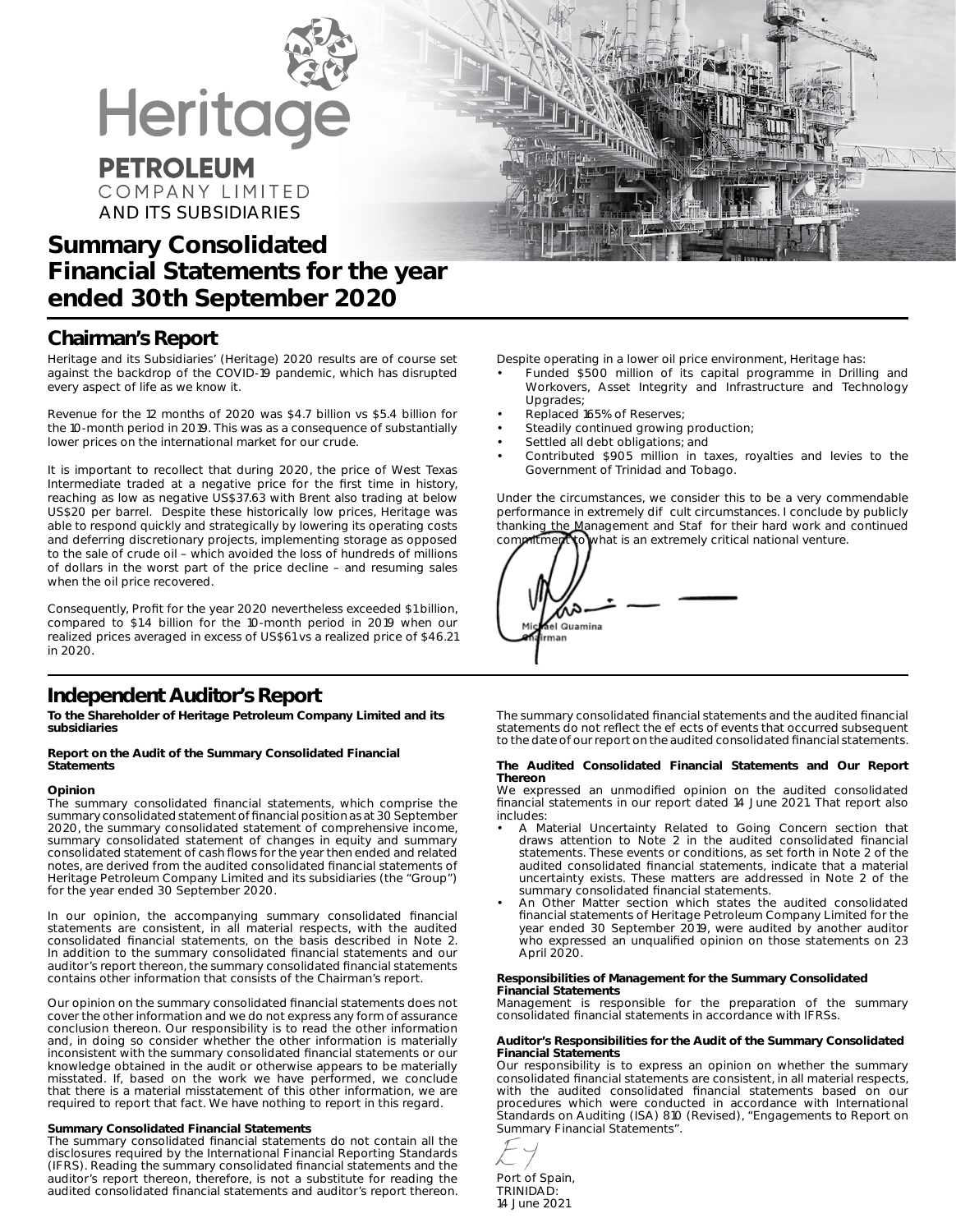

# **PETROLEUM**

COMPANY LIMITED AND ITS SUBSIDIARIES

## **Summary Consolidated Financial Statements for the year ended 30th September 2020 (continued)**

**SUMMARY CONSOLIDATED STATEMENT OF FINANCIAL POSITION AS AT 30 SEPTEMBER 2020** *(Presented in thousands of Trinidad and Tobago dollars)*

|                                                                                                                                                                                                                                      | 2020<br>\$                                                                            | 2019*<br>\$                                                             |
|--------------------------------------------------------------------------------------------------------------------------------------------------------------------------------------------------------------------------------------|---------------------------------------------------------------------------------------|-------------------------------------------------------------------------|
| <b>Assets</b>                                                                                                                                                                                                                        |                                                                                       |                                                                         |
| Non-current assets<br>Oil and gas properties and exploration and<br>evaluation assets<br>Other property, plant and equipment and                                                                                                     | 4,705,432                                                                             | 5,255,662                                                               |
| intangible assets<br>Right of use assets                                                                                                                                                                                             | 673,611<br>6,531                                                                      | 706,637                                                                 |
| Investment in associate<br>Other non-current financial assets<br>Cash in escrow                                                                                                                                                      | 2,148<br>33,203<br>267,098                                                            | 1.414<br>220,909                                                        |
| Deferred tax assets                                                                                                                                                                                                                  | 1,843,293                                                                             | 1,313,266                                                               |
| <b>Current assets</b>                                                                                                                                                                                                                | 7,531,316                                                                             | 7,497,888                                                               |
| Inventories<br>Trade and other receivables<br>Due from related parties<br>Other current financial assets<br>Income taxes recoverable<br>Restricted cash - debt service reserve<br>Short-term investment<br>Cash and cash equivalents | 310,010<br>325,079<br>128.854<br>13,525<br>148,991<br>177,692<br>156,239<br>1,100,731 | 372,777<br>291,420<br>1,477,381<br>177<br>176,048<br>149,907<br>990,257 |
| Assets held for sale                                                                                                                                                                                                                 | 2,361,121<br>304,130                                                                  | 3,457,967                                                               |
|                                                                                                                                                                                                                                      | 2,665,251                                                                             | 3,457,967                                                               |
| <b>Total assets</b>                                                                                                                                                                                                                  | 10,196,567                                                                            | 10,955,855                                                              |
| <b>Equity attributable to owners of the parent</b>                                                                                                                                                                                   |                                                                                       |                                                                         |
| Capital and reserves<br>Stated capital<br>Retained earnings<br>Consolidated reserve<br>Currency translation di erences                                                                                                               | 2,428,067<br>(237, 366)<br>(116, 671)                                                 | 1,410,519<br>(237, 366)<br>(110, 866)                                   |
| Non-controlling Interests                                                                                                                                                                                                            | 2,074,030<br>(60, 370)                                                                | 1.062.287<br>(60, 567)                                                  |
| Total equity                                                                                                                                                                                                                         | 2,013,660                                                                             | 1,001,720                                                               |
| <b>Non-current liabilities</b>                                                                                                                                                                                                       |                                                                                       |                                                                         |
| Provisions<br>Lease liabilities                                                                                                                                                                                                      | 5,221,640<br>5,988                                                                    | 5,070,297                                                               |
| Deferred tax liabilities                                                                                                                                                                                                             | 1,814,672                                                                             | 1,313,266                                                               |
|                                                                                                                                                                                                                                      | 7,042,300                                                                             | 6,383,563                                                               |
| <b>Current liabilities</b><br>Trade and other payables<br>Lease liabilities<br>Due to related parties<br><b>Borrowings</b><br>Provisions                                                                                             | 615,930<br>1,615<br>197,961<br>321,540<br>3,561                                       | 543,671<br>2,702,508<br>320,794<br>3,599                                |
|                                                                                                                                                                                                                                      | 1,140,607                                                                             | 3,570,572                                                               |
| <b>Total liabilities</b>                                                                                                                                                                                                             | 8,182,907                                                                             | 9,954,135                                                               |
| <b>Total equity and liabilities</b>                                                                                                                                                                                                  | 10,196,567                                                                            | 10,955,855                                                              |

\*Certain amounts presented here for 2019 do not correspond to the previously reported 2019 summary consolidated financial statements and reflect adjustments made as detailed in Note 2.

On 11 June 2021, the Board of Directors of Heritage Petroleum Company Limited authorised these summary consolidated financial statements for issue.

# Director:

Reynald Bjockhabyle

#### **SUMMARY CONSOLIDATED STATEMENT OF COMPREHENSIVE INCOME FOR THE YEAR ENDED 30 SEPTEMBER 2020**

| (Presented in thousands of Trinidad and Tobago dollars)<br>Ten months                     |                                          |                                     |  |  |
|-------------------------------------------------------------------------------------------|------------------------------------------|-------------------------------------|--|--|
|                                                                                           | Year ended<br>30 September<br>2020<br>\$ | ended<br>30 September<br>2019<br>\$ |  |  |
| Revenue from contracts with customers                                                     | 4,739,793                                | 5,398,209                           |  |  |
| Cost of sales                                                                             | (3,117,817)                              | (3,555,835)                         |  |  |
| Gross profit                                                                              | 1,621,976                                | 1,842,374                           |  |  |
| Other operating income                                                                    | 16,492                                   | 13,821                              |  |  |
| Impairment on oil and gas properties and<br>exploration and evaluation assets             | (9,011)                                  | (82, 894)                           |  |  |
| Impairment on assets held for sale                                                        | (184, 935)                               |                                     |  |  |
| Administrative expenses                                                                   | (186, 660)                               | (79,088)                            |  |  |
| <b>Operating profit</b>                                                                   | 1,257,862                                | 1,694,213                           |  |  |
| Share of profit of associates accounted<br>for using the equity method, net of tax        | 734                                      | 977                                 |  |  |
| Net finance costs                                                                         | (266,697)                                | (284,995)                           |  |  |
| <b>Profit before taxation</b>                                                             | 991.899                                  | 1,410,195                           |  |  |
| Taxation expense                                                                          | 25,961                                   |                                     |  |  |
| Profit for the period                                                                     | 1,017,860                                | 1,410,195                           |  |  |
| Other comprehensive income                                                                |                                          |                                     |  |  |
| Items that would not be reclassified to profit or loss<br>Currency translation di erences | (5,920)                                  | (111,093)                           |  |  |
|                                                                                           |                                          |                                     |  |  |

| Currency translation di erences                           | (5,920)          | (111,093)          |
|-----------------------------------------------------------|------------------|--------------------|
| Total comprehensive income for the period                 | 1,011,940        | 1,299,102          |
| Profit attributable to:                                   |                  |                    |
| Equity holders of the parent<br>Non-controlling interests | 1,017,548<br>312 | 1,410,519<br>(324) |
|                                                           | 1,017,860        | 1,410,195          |
| Total comprehensive income attributable to:               |                  |                    |
| Equity holders of the parent<br>Non-controlling interests | 1.011.743<br>197 | 1,299,653<br>(551) |
|                                                           | 1.011.940        | 1,299,102          |

| Director: |  |
|-----------|--|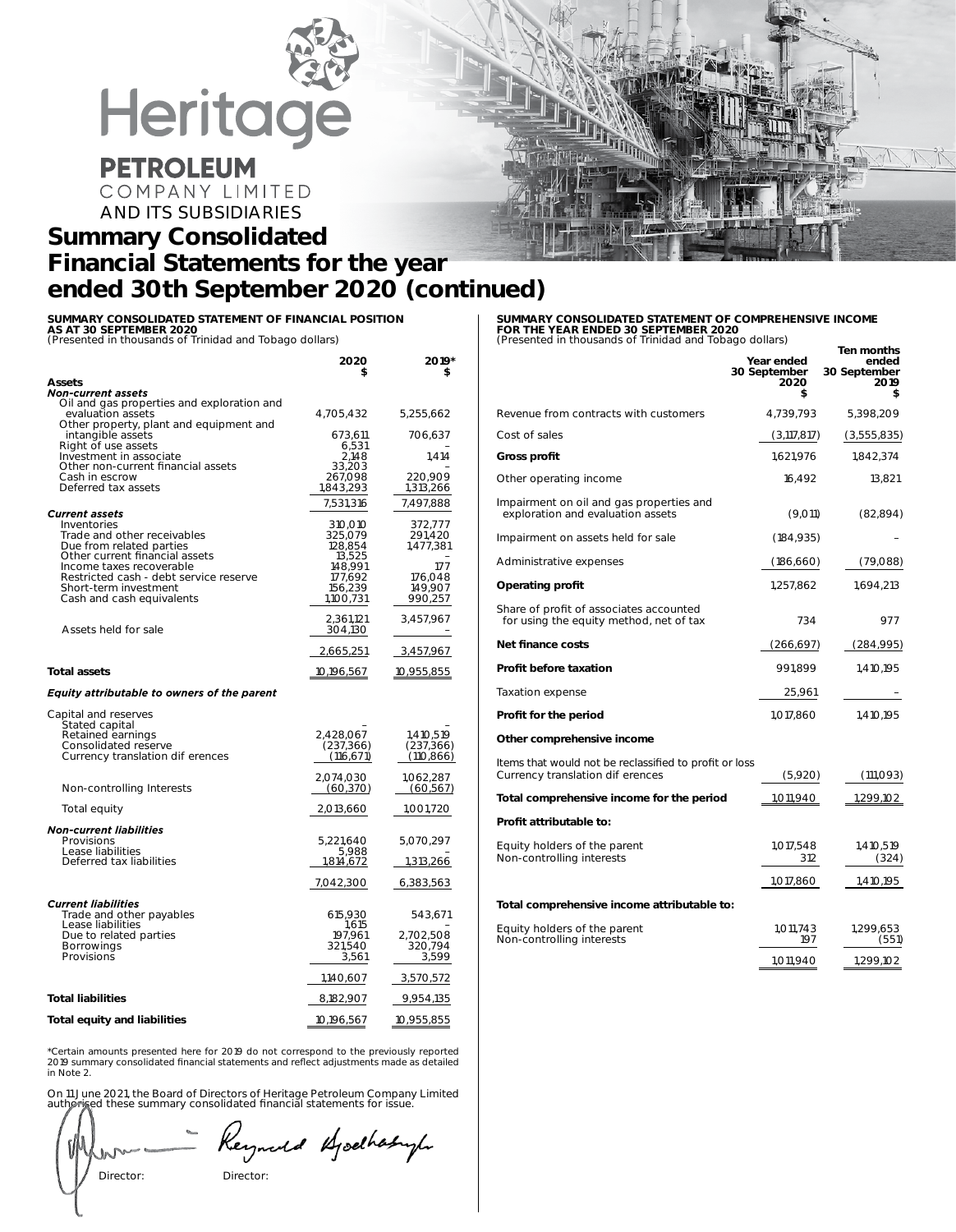

COMPANY LIMITED AND ITS SUBSIDIARIES

## **Summary Consolidated Financial Statements for the year ended 30th September 2020 (continued)**

**SUMMARY CONSOLIDATED STATEMENT OF CHANGES IN EQUITY**

**FOR THE YEAR ENDED 30 SEPTEMBER 2020** *(Presented in thousands of Trinidad and Tobago dollars)*

|                                                              | Stated<br>Capital | Retained<br>Earnings | Consolidation<br>Reserve | Currency<br>Translation | Non<br>Controlling<br>Interest | <b>Total</b>         |
|--------------------------------------------------------------|-------------------|----------------------|--------------------------|-------------------------|--------------------------------|----------------------|
|                                                              |                   |                      |                          |                         |                                | \$                   |
| Year ended 30 September 2020                                 |                   |                      |                          |                         |                                |                      |
| Balance at 1 October 2019                                    |                   | 1,410,519            | (237, 366)               | (110, 866)              | (60, 567)                      | 1,001,720            |
| Profit for the year<br>Other comprehensive loss for the year |                   | 1,017,548            |                          | (5,805)                 | 312<br>(115)                   | 1.017.860<br>(5,920) |
| Total comprehensive income/(loss) for the year               |                   | 1,017,548            |                          | (5,805)                 | 197                            | 1,011,940            |
| Balance as at 30 September 2020                              |                   | 2,428,067            | (237, 366)               | (116, 671)              | (60, 370)                      | 2,013,660            |
| Year ended 30 September 2019                                 |                   |                      |                          |                         |                                |                      |
| Balance at 1 December 2018                                   |                   |                      |                          |                         |                                |                      |
| Acquisition of subsidiary with non-controlling interest      |                   |                      | (237, 366)               |                         | (60,016)                       | (297, 382)           |
| Profit/(loss) for the ten-month period                       |                   | 1,410,519            |                          |                         | (324)                          | 1,410,195            |
| Other comprehensive loss for the ten-month period            |                   |                      |                          | (110, 866)              | (227)                          | (111,093)            |
| Total comprehensive income/(loss) for the ten-month period   |                   | 1,410,519            |                          | (110, 866)              | (551)                          | 1,299,102            |
| Balance as at 30 September 2019                              |                   | 1,410,519            | (237, 366)               | (110, 866)              | (60, 567)                      | 1,001,720            |

**SUMMARY CONSOLIDATED STATEMENT OF CASH FLOWS FOR THE YEAR ENDED 30 SEPTEMBER 2020**

*(Presented in thousands of Trinidad and Tobago dollars)*

|                                                                                | Year ended<br>30 September<br>2020<br>\$ | Ten months<br>ended<br>30 September<br>2019*<br>\$ |
|--------------------------------------------------------------------------------|------------------------------------------|----------------------------------------------------|
| <b>Operating activities</b><br>Profit before taxation                          | 991.899                                  | 1,410,195                                          |
| Adjustments to reconcile profit to net cash<br>from operating activities:      |                                          |                                                    |
| Depreciation, depletion and amortisation                                       | 542,333                                  | 583,477                                            |
| Impairment on oil and gas properties<br>Impairment on assets held for sale     | 9.011<br>184,935                         | 82,894                                             |
| Change in decommissioning provision<br>Finance cost - unwinding of             | (74, 665)                                | (72, 794)                                          |
| decommissioning provision                                                      | 268,602                                  | 290,818                                            |
| Finance cost - leases<br>Finance income                                        | 424                                      |                                                    |
| Write-o of property, plant and equipment                                       | (6, 332)                                 | 4,359                                              |
| Increase in trade and other receivables                                        | (33,659)                                 | (155, 275)                                         |
| Decrease in inventory                                                          | 62,767                                   | 148,505                                            |
| Change in cash in escrow                                                       | (46,189)                                 | (16, 944)                                          |
| Increase in due from related parties                                           | (74, 364)                                | (53,839)                                           |
| (Decrease)/increase in related parties<br>Increase in trade and other payables | (63, 666)<br>72,259                      | 200,604<br>482,103                                 |
|                                                                                |                                          |                                                    |
| Income taxes paid                                                              | 1,833,355<br>(150, 450)                  | 2,904,103                                          |
| Net cash generated from operating activities                                   | 1,682,905                                | 2,904,103                                          |
| Net cash used in investing activities                                          | (547, 418)                               | (344, 229)                                         |
| Net cash used in financing activities                                          | (1,019,929)                              | (1,560,838)                                        |
| Currency translation di erences relating<br>to cash and cash equivalents       | (5,084)                                  | (8, 779)                                           |
| Net increase in cash and cash equivalents                                      | 115,558                                  | 999,036                                            |
| Cash and cash equivalent at the<br>beginning of the period                     | 990,257                                  |                                                    |
| Cash and cash equivalents, at end of period                                    | 1,100,731                                | 990,257                                            |

\*Certain amounts presented here for 2019 do not correspond to the previously reported 2019 summary consolidated financial statements and reflect adjustments made as detailed in Note 2.

#### **NOTES TO THE SUMMARY CONSOLIDATED FINANCIAL STATEMENTS FOR THE YEAR ENDED 30 SEPTEMBER 2020** *(Presented in thousands of Trinidad and Tobago dollars)*

#### **1. Corporate Information**

Heritage Petroleum Company Limited ("Heritage") was incorporated in the Republic of Trinidad and Tobago on 5 October 2018. Heritage is primarily engaged in exploration, development, production and marketing of crude oil. The sole shareholder is Trinidad Petroleum Holdings Limited (TPHL). The ultimate parent is the Government of the Republic of Trinidad and Tobago (GORTT). The registered o ce is 9 Queen's Park West, Port of Spain, Trinidad and Tobago, West Indies. Heritage Petroleum Company Limited and its consolidated subsidiaries ("the Group") operate in Trinidad and Tobago and the United Kingdom.

Prior to Heritage's formation, its exploration and production activities were conducted by a related party, Petroleum Company of Trinidad and Tobago Limited (Petrotrin). Petrotrin undertook a restructuring in 2018 and by virtue of the Miscellaneous Provisions (Heritage Petroleum Company Limited, Paria Fuel Trading Company Limited (Paria), Guaracara Refining Company Limited (Guaracara) Vesting) Bill, 2018 ('Vesting Act"); e ective 1 December 2018, Petrotrin's assets relative to exploration and production (E&P), were vested in Heritage Petroleum Company Limited. Petrotrin's assets related to terminalling and refinery operations were vested to Paria and Guaracara respectively. The associated decommissioning and dismantlement obligations in respect of E&P, terminalling and refining operations were also transferred to the respective entities. As a result, Heritage's opening assets and liabilities originated as a result of the above, with the corresponding liability due to Petrotrin. The carrying amounts of the assets and liabilities were accounted for using the predecessor values method because they arose from a common-control transaction. The ultimate ownership of Heritage is with Corporation Sole, the same as before the restructuring described above.

#### (a) *Investment in Associate*

The Group's associate as at 30 September 2020 consists of Point Fortin LNG Exports Limited (PFLE).

#### (b) *Investment in Subsidiaries*

The Group's subsidiaries as at 30 September 2020 consists of Trinidad and Tobago Marine Petroleum Company Limited (Trintomar) and Trinidad Northern Areas (TNA).